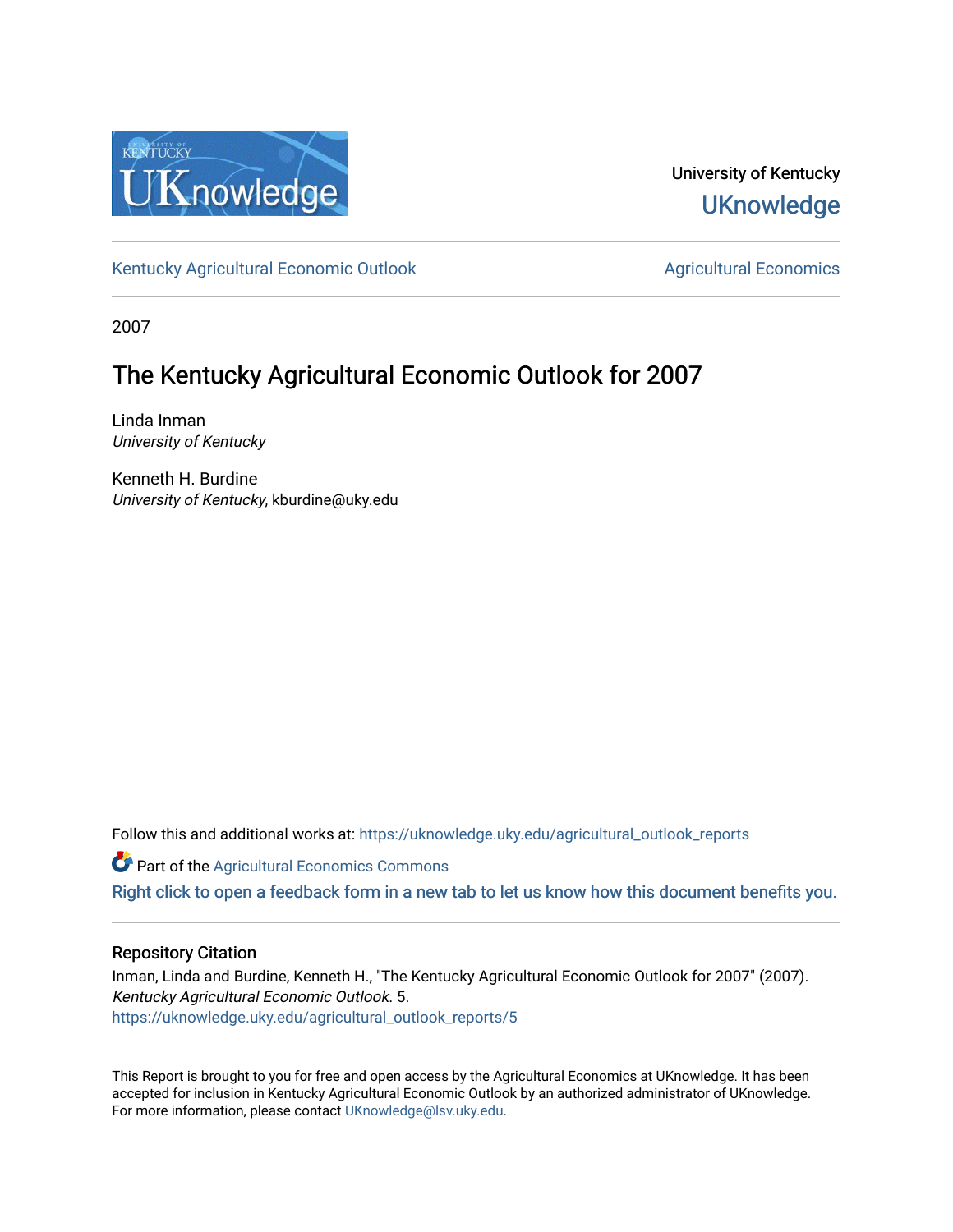

### **Kentucky Agricultural Economy**  *Larry Jones, Craig Infanger and Will Snell*

**2006 Review:** 2006 was another good year financially for most Kentucky farmers with farm cash receipts totaling \$4.1 billion, the second highest on record. Livestock receipts led the way at \$2.785 billion representing 61% of the total. Significant gains were registered in equine, cattle and calves and poultry. Most of these gains were due to continued strong prices. Crop cash receipts totaled \$1.326 billion, up 4.4% over the previous year. Row crops led by corn, soybeans and wheat registered gains, while hay and vegetable receipts declined modestly. Tobacco cash receipts declined to \$320 million but crop year sales included tobacco sold from the pre-buyout 2004 crop. Collectively, poultry, cattle and calves and equine enterprises represented more than 60% of total farm cash receipts in 2006. Equine continued to be the largest reported commodity with cash receipts exceeding \$1 billion for the second consecutive year.

Kentucky net farm income was a record \$2.082 billion in 2005 according to the U.S. Department of Agriculture. While favorable climate and markets played a role, government transfer payments (primarily tobacco buyout dollars) were up significantly to more than \$825 million. We expect the 2006 net farm income figure to decline due to lower government transfer payments and rising production costs, particularly energy based inputs (fuels, fertilizers, chemicals).

**2007 Outlook:** Assuming normal growing conditions and no major disease outbreaks, farm cash receipts in 2007 are expected to set an all time record of \$4.296 billion! During the past several years, rising cash receipts were primarily due to stronger livestock receipts. Next year, however, we expect crop receipts to be up 13% while livestock receipts increase less than 1%. Crops will be led by significantly stronger row crop prices (corn, wheat and soybeans).

Despite a projected record farm cash receipts, we do not expect record net farm income as higher cash receipts will be offset by lower government payments and higher input prices. Farm balance sheets (on average) continue to be quite strong. Major factors to monitor in the farm economy in 2007 (beyond weather and disease) will be how the recent election might affect the debate regarding the 2007 farm bill; what will the collapse of the Doha trade negotiations mean for U.S. agricultural policy and trade; will the U.S. economy (and world) continue to grow and what are the resulting implications for interest rates and asset prices.

## **Tobacco**  *Will Snell*

**2006 Review:** Following a year of postbuyout transition, production, despite disease pressures, weather-related problems, and labor supply challenges likely increased in 2006. However, excessive moisture in September and October and labor shortages during the harvesting season likely eroded earlier predicted yield gains and adversely affected quality. Despite some quality concerns on the later-produced tobacco, contract price schedules indicate that burley prices for the 2006 crop should be higher than what was observed for the first post-buyout crop in 2005. Around 100 Kentucky counties remain in tobacco production following the buyout, but as anticipated, production is shifting more to the central and midwestern crop reporting regions of the state. Outside of Kentucky, burley growth is continuing in nontraditional states such as Pennsylvania and North Carolina, but still falling in Tennessee. Burley is also being produced in other nontraditional states including, Wisconsin, Illinois, and Maryland. Despite expansion outside of the traditional burley areas, Kentucky is maintaining its 70% market share of U.S. burley production. Although the U.S. may have produced a 210-220 (+/-) million pound crop in 2006, production still remains below the 275 to 300 million pounds needed by the industry to meet current use levels. Dark tobacco acreage was also up in 2006 as growers continue to benefit from a sustained expansion in domestic smokeless tobacco consumption, limited off-shore competition, and favorable price incentives offered by smokeless tobacco manufacturers. Accounting for both burley and dark tobacco production, the value of production for the 2006 Kentucky tobacco crop may rebound back above \$300 million.

**2007 Outlook:** Despite higher anticipated prices for the 2006 crop, increasing input costs and frustrations over the labor situation



#### Kentucky Agricultural Cash Receipts-1980-2007

AGRICULTURE & NATURAL RESOURCES • FAMILY & CONSUMER SCIENCES 4-H/YOUTH DEVELOPMENT • COMMUNITY & ECONOMIC DEVELOPMENT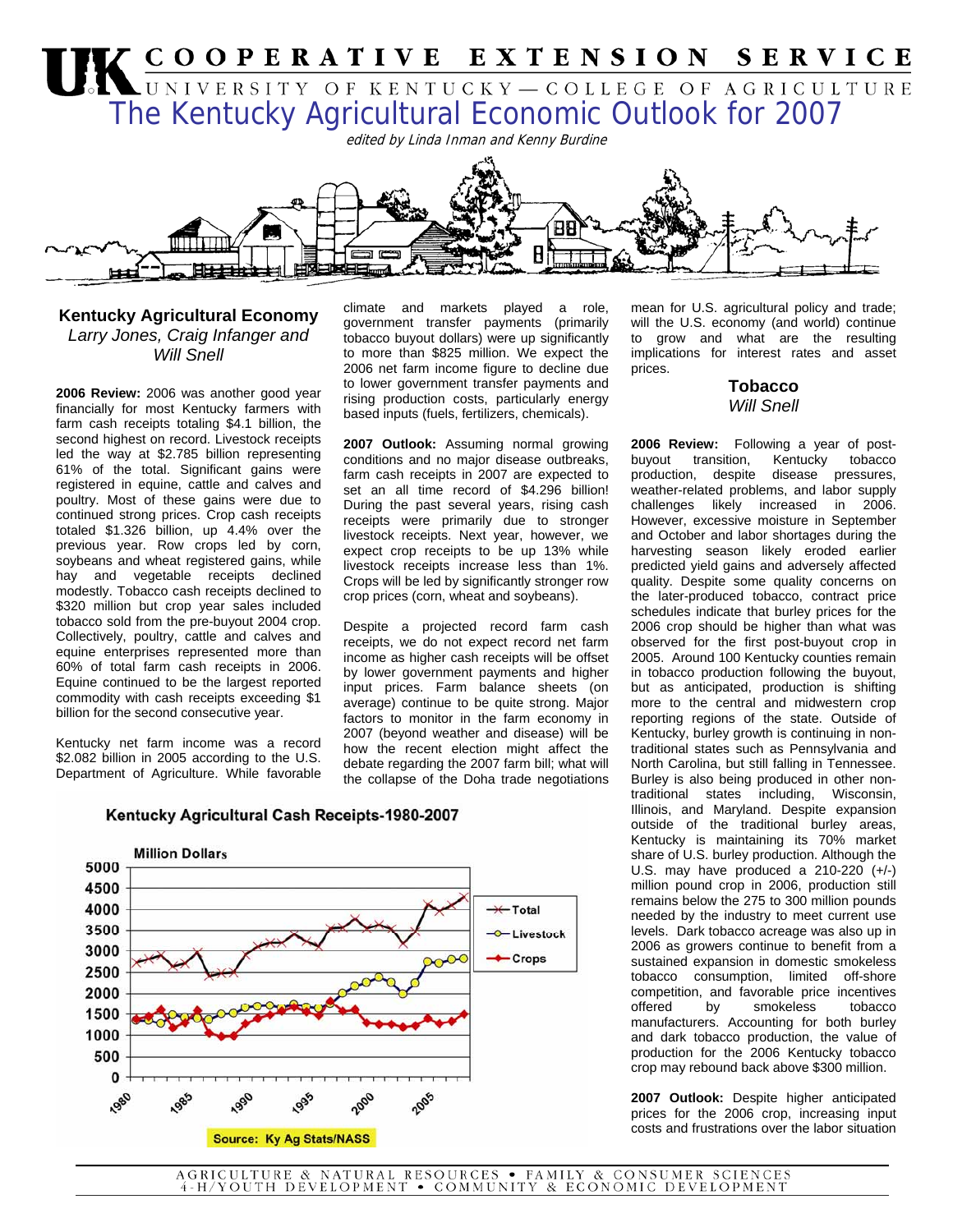may constrain additional acreage expansion in 2007, without further price incentives. Higher prices could provide the supplies to expand the dwindling domestic use, but could have offsetting affects on the growing export market. Consolidation in the number of growers will likely continue in 2007, with production continuing to shift to the areas that can consistently produce the quality attributes demanded by the companies at the lowest cost. While the future for those remaining in the sector remains very uncertain, production and cash receipts for the Kentucky tobacco sector does have the potential to expand in future years (in response to demand opportunities) if growers are encouraged (through manufacturer price incentives) to remain in production, and most importantly, the labor situation shows some signs of stabilizing or improving. Consequently, tobacco farmers and organizations will focus most of their attention in 2007 on national immigration reform legislation that provides an adequate supply of legal and affordable labor.

## **Grains**  *Steve Riggins*

**2006 Review:** U.S. corn production for the 2006 crop now looks to total less than 11 billion bushels as actual harvest results indicate a slightly smaller yield than forecast in late summer. However, USDA's current forecast 2006 U.S. corn yield is projected as the second best ever while total production is projected to be the third largest in history.

The good news for corn farmers is that USDA and the market both appear to believe that consumption of U.S. produced corn will be record large for a fourth consecutive year, approaching 12 billion bushels, and exceed production by about 1 billion bushels. This robust demand for U.S. corn is predicated on near record use of corn as both domestic livestock feed and exports and on surging record setting use of corn in ethanol production (see graph).

The situation for soybeans is quite different to that for corn. – a third straight year of very large production (3+ billion bushels of soybeans each year, new record this season) and total use expected to finally top 3 billion bushels this marketing season. These large U.S. and global soybean crops have provided more than an adequate supply to allow global use to expand significantly while prices have remained modest by historical comparison.

The major story for wheat in 2006 was production problems in many of the main wheat producing/exporting countries and also in some large wheat producing countries that had to import more wheat than usual or had to import wheat for the first time in several years. Currently global wheat

**Burley Tobacco Production Vs Use** 



production (2006-07 marketing year) is projected to be well below 600 million metric tons (mmt) and far below the two largest global crops in history – 2004 @ 629 mmt and 2005 @ 619 mmt. Rapidly growing economies in China and India have produced strong increases in food demand and resulted in record consumption of wheat. The sharp reduction in production therefore has produced very high wheat prices.

**2007 Outlook:** The price outlook for U.S. corn, wheat and soybeans over the next several months will be heavily dependent on production prospects for corn and especially soybeans in the Southern Hemisphere, weekly export sales and shipments of U.S. grains/products, demand for corn by ethanol producers, import/export activity by China for corn and soybeans, import decisions by India for wheat and livestock feed demand in the U.S. By early spring, the driving force behind price outlook will be expectations about acres planted to principal crops in the U.S., the condition of northern hemisphere wheat crops and harvest results for South American<br>soybean production. U.S. production soybean production. prospects will then dominate the market news until at least mid summer.

Futures markets are based on the daily collective expectations of all participants – these markets try to anticipate today what something should be worth in the future. Wheat markets have been very strong for several months rationing a small global wheat supply while inducing world farmers to increase future wheat production.

The unprecedented use of corn to produce energy and the projected magnitude of further corn use for ethanol and soybean oil for bio-diesel use has produced a dramatic rally in corn prices since mid September, even as harvest of the third largest U.S. corn crop got into "full-swing". A few weeks after the corn price rally started, soybean prices also began an impressive rally. The market is trying to "save" as much of the "old-crop" corn as possible while inducing farmers to dramatically increase acres devoted to corn production next spring. Given the current situation with various government programs and recent cropping practices in the U.S., any large increase in corn acres must lead to a meaningful reduction in U.S. soybean acres. If soy-diesel output expands as expected, there will soon not be enough soybean production – unless it comes from South America. This exciting period of potential profits in agriculture will not endure. A market driven economy will not allow the continued existence of excess profits.

Farmers should monitor the weekly export data, the inspections report on Monday and

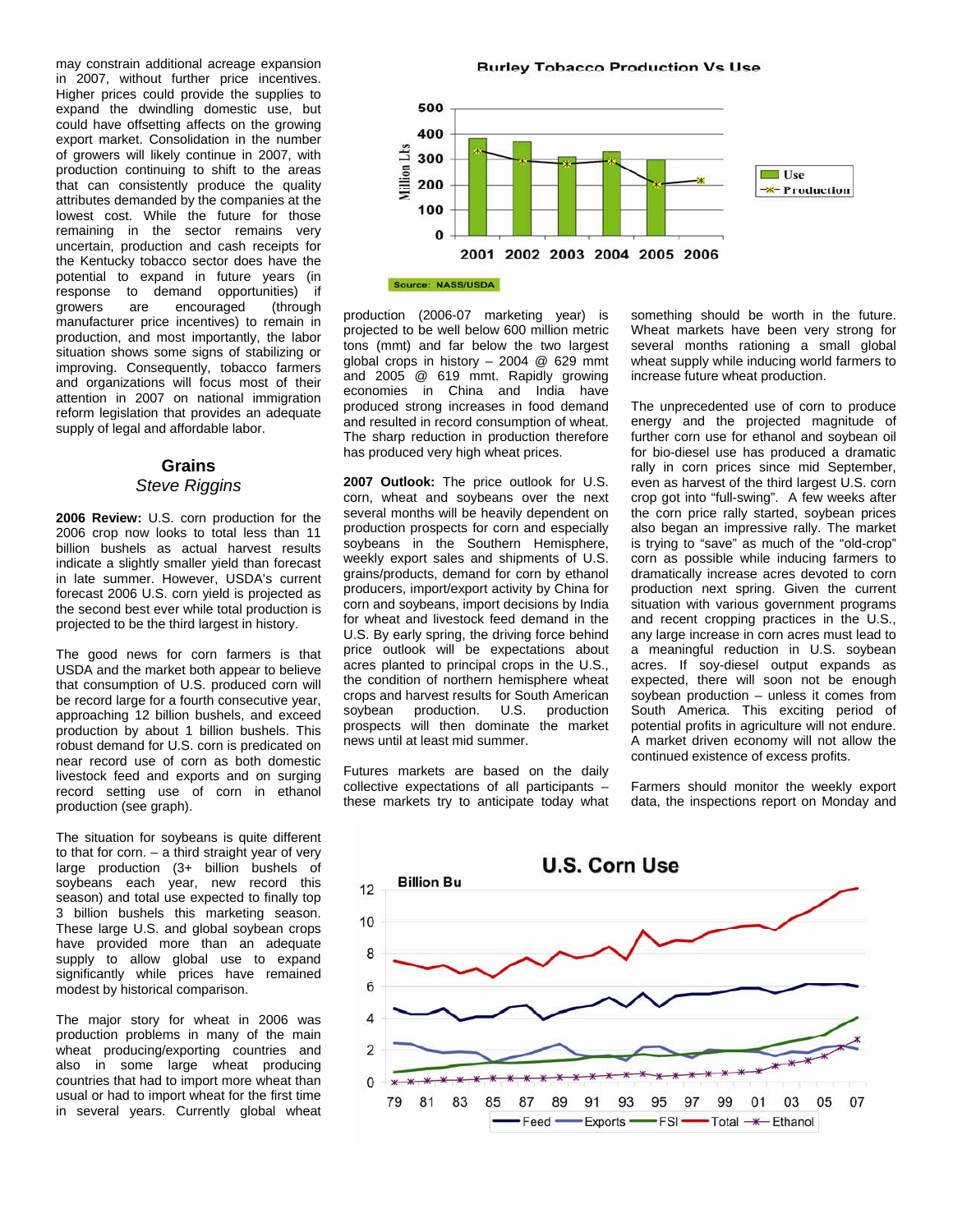the sales report on Thursday. Prices could soften if the market sees evidence that users are starting to curtail purchases from the U.S. The monthly soybean crushing report by the Census Bureau needs to show a continuation of strong use for domestic soybean crushings. Additionally, in January, the USDA data need to confirm strong domestic use of corn for livestock feed and record use of corn for ethanol production. Now is the time for farmers to develop their first marketing plan for the 2007/08 marketing season.

## **Livestock and Meats**  *Lee Meyer and Kenny Burdine*

**2006 Review:** From a whole meats perspective, total consumption has resumed its usual path of small increases. For 2006, we expect total meat production (beef, pork, poultry) to increase by 2%, which is less than 1% on a per person basis. The USDA estimates 2006 per capita consumption of beef at 66 pounds, pork at 49 pounds, and broilers at 87 pounds. After rising for the past eight years, consumer expenditures for meats are declining slightly as the retail prices of beef and chicken declined for most of the year. Only pork prices rose at the grocery store to levels higher than 2005.

Cattle – The slaughter cattle market behaved as predicted during most of 2006. While prices were down during the spring/early summer due to heavy marketings, they have since recovered. Prices for the last part of 2006 are averaging over the 2005 level. For the year, beef production will be up about 6% from 2005, and prices will be down about \$2, to \$86 per cwt.

The Japanese and Korean markets were reopened to US beef during the  $3<sup>rd</sup>$  quarter and this provided price optimism. However, as exports to these markets are only gradually replacing the alternative sources from Australia and other countries, there has not been a major price impact.

The feeder cattle market has followed suit, with prices staying at strong levels throughout the year. Only in October did feeder cattle prices begin to decline. The key factor was a dramatic change in the feed cost outlook. As corn prices jumped, feeder cattle prices declined by \$5 to \$10 per cwt. On an annual basis, KY feeder cattle prices are likely to average very close to 2005 levels.

Hogs – The pork industry continued increasing production, a trend that started in 2000. Hog inventories and productivity have increased at slow, but steady levels. For most of those years, consumers' willingness to pay increased and prices held strong. However, during 2006, farm level prices dropped by 6% as production rose 2%.



Apr

1995-2004

Viay

Nar

yung<br>July

Aug

Sept ö

 $2005 - - 2006$ 

It appears that Kentucky's hog industry may have turned the corner. According to the most recent USDA hog inventory report, pig numbers are up 6% in the state. There has been a dramatic change in the type of production, with a large portion of Kentucky's industry producing and/or marketing under contracts.

70

Jan  $e<sub>b</sub>$ 

Broilers -- Like the other meats, increases in production coupled with weaker consumer demand hurt the broiler industry. While production increased only modestly (2%), it still led to 8% lower prices (a twelve city average of \$.65 per pound). Finally, exports have been critical to the broiler industry as about 15% of the broiler meat produced in the U.S is exported. Exports for 2006 increased by 6% over 2005 levels.

Goats – The meat goat enterprise has stabilized in Kentucky. Reports are that some of the early producers have dropped out, but that the industry is maturing and production efficiency and quality are improving. According to the USDA, Kentucky goat numbers increased by 8% coming into 2006, placing Kentucky  $5<sup>th</sup>$  in the U.S for goat numbers.

Meat goat prices continued at historically high levels. However, prices vary dramatically based on quality and the particular market. Kentucky regular stockyard prices for 40-60 pound goats average about \$45 to \$50 per head. This is somewhat lower than the east coast. New Holland, PA market. However, goats sold at the Ky. Department of Agriculture sponsored graded sales sell near east coast prices.

2007 Outlook: Cattle: Key factors changing the outlook for cattle are feed costs and drought in the Southwest and Northern Great

Plains. During late 2006, placements of cattle into feedlots jumped dramatically as ranchers put cattle on feed because of such poor range conditions. The result was that the number of cattle in feedlots as of September 1 was 10% over the year earlier level. As the fall moved on, placements dropped back. Since almost all of these cattle would have eventually been put on feed, the long term impact on beef production for 2007 is modest.

 $\frac{5}{2}$ Dec

Drought in the west has also forced some sizeable increases in cow slaughter, which may actually mean a decrease in cow numbers for 2007. With slightly lower cattle numbers in North America, total 2007 beef production may be slightly less than 2006 . A contributing factor is that cattle placed at light weights are often marketed at lighter weights as well. Increasing feed costs will also discourage feedlots from keeping cattle any longer than needed.

Slaughter cattle prices for 2007 should be down slightly from 2006. Prices for the year are likely to average in the mid \$80s (compared to the \$86 average for 2006). If cattle are moved through feedlots on schedule, the best prices are likely to be in the May-June time period, which would be a very counter seasonal price pattern.

Feeder calf prices are not likely to do as well. Lower slaughter cattle prices are a minor factor – the major factor is higher feed costs. For every \$1 per bushel that corn prices increase, yearling feeder steer prices tend to decline by \$8 per cwt. And, the impact on calf prices is even greater. As a result, feeder cattle prices are likely to be \$4 to \$10 lower for the year.